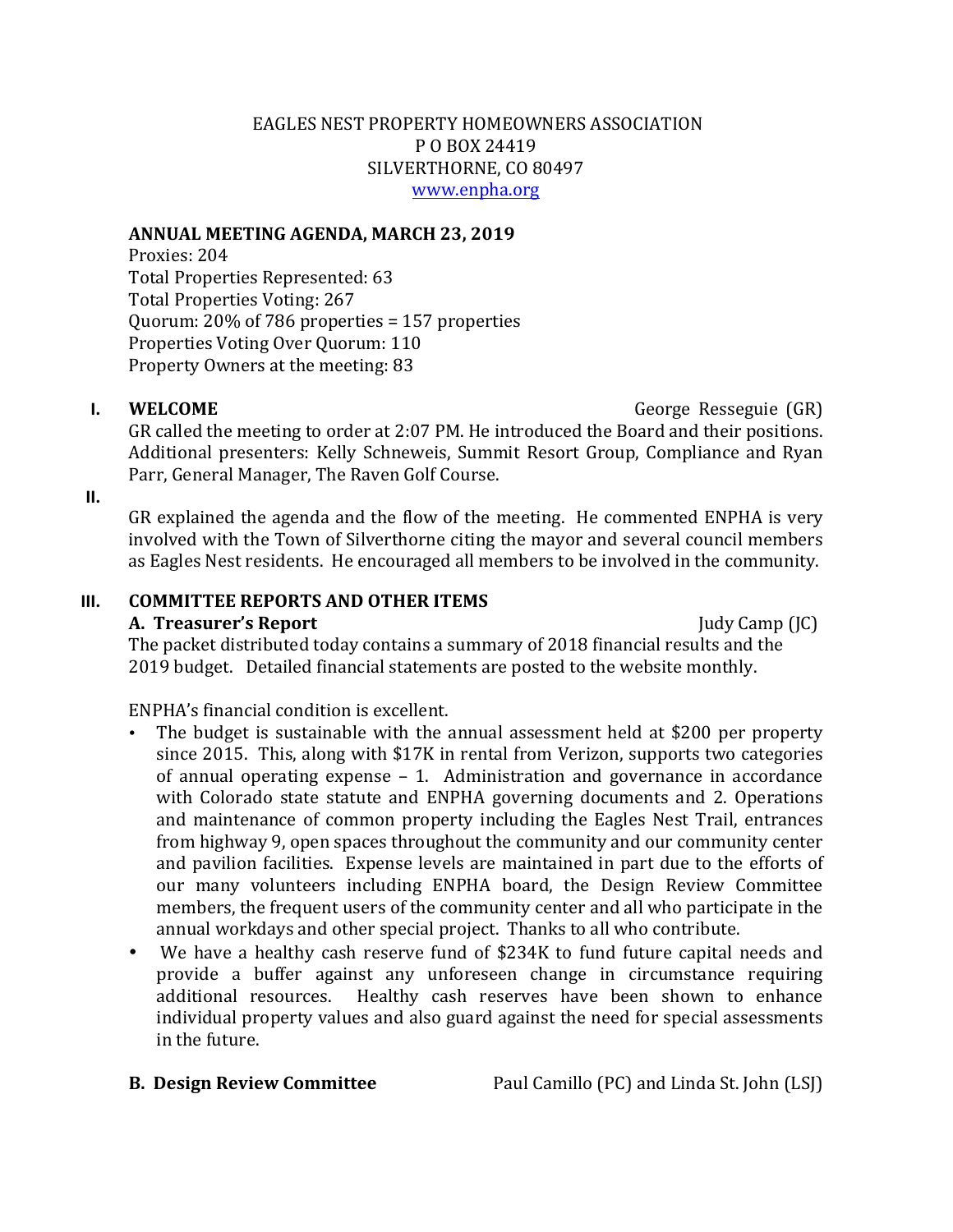LSI reported 7 homes were completed in 2018 with the construction time ranging from 10 to 36 months and averaging 18 months. Two homes were in the Parade of Homes again this past year. Both won numerous awards. There are currently 13 homes under construction including 5 at Silver Trout (4 duplexes and one triplex). Two more homes have been approved to start and 13 additional projects are in various stages of completion. There are also 9 modifications approved and 4 modifications completed in 2018.

Silver Trout, a 28-unit townhome development adjacent to The Ponds received final approval in 2017 and began construction in fall of 2018 with foundations.

LSJ thanked all who contacted the DRC this past hear before making modifications to their homes. She noted DRC approval is required for any exterior modification to an existing home or lot to include repainting or re-staining, landscaping or tree removal, ornamentation including statute and yard art. Also, any additions of a porch, patio, deck, hot tub, solar panels or window replacements will require approval.

The DRC has six members who monitor construction compliance and has recently hired Kelly Schneweis of Summit Resort Group to help.

For further information please refer to www.enpha.org and click on DRC guidelines.

# **C. Building & Grounds**  Paul Camillo (PC)

South Entrance - PC reported no tulips were planted in fall of 2018 because the entrance was overrun with voles in 2018. Most of the spring and summer were spent trying to eradicate the voles from the flowerbeds. We will look at tulips for 2019 and add more daffodils. The sign lighting upgrade was postponed last year and will be addressed this summer. Currently there are mounted spotlights illuminating the sign and this summer's upgrade will be more permanent. We are also continuing to upgrade the flowerbeds and lawn and will get this work done in the spring instead of the fall to complete before the landscapers' rush. Neils Lunceford continues to do an excellent job for us.

Raven Entrance – Landscape discussions continue to move forward. This is a project we have been working on for three years with various managers at The Raven.

Community Center – Upgrading landscaping for the front of the center is scheduled for this spring. The community center averages 16 events per month. Projects completed in 2018 include: safety hand railing installed on pavilion walls; parking lot asphalt cracks filled; repaired sinking asphalt section by the dumpster; seal coated asphalt parking lot; striped parking spaces; and stained concrete wall at the pavilion.

Our annual workday is scheduled for June 15 with lunch and beverages to follow.

Christmas lighting – decorations were installed at all three entrances again this year. The Raven entrance was a joint venture with ENPHA providing the decorations and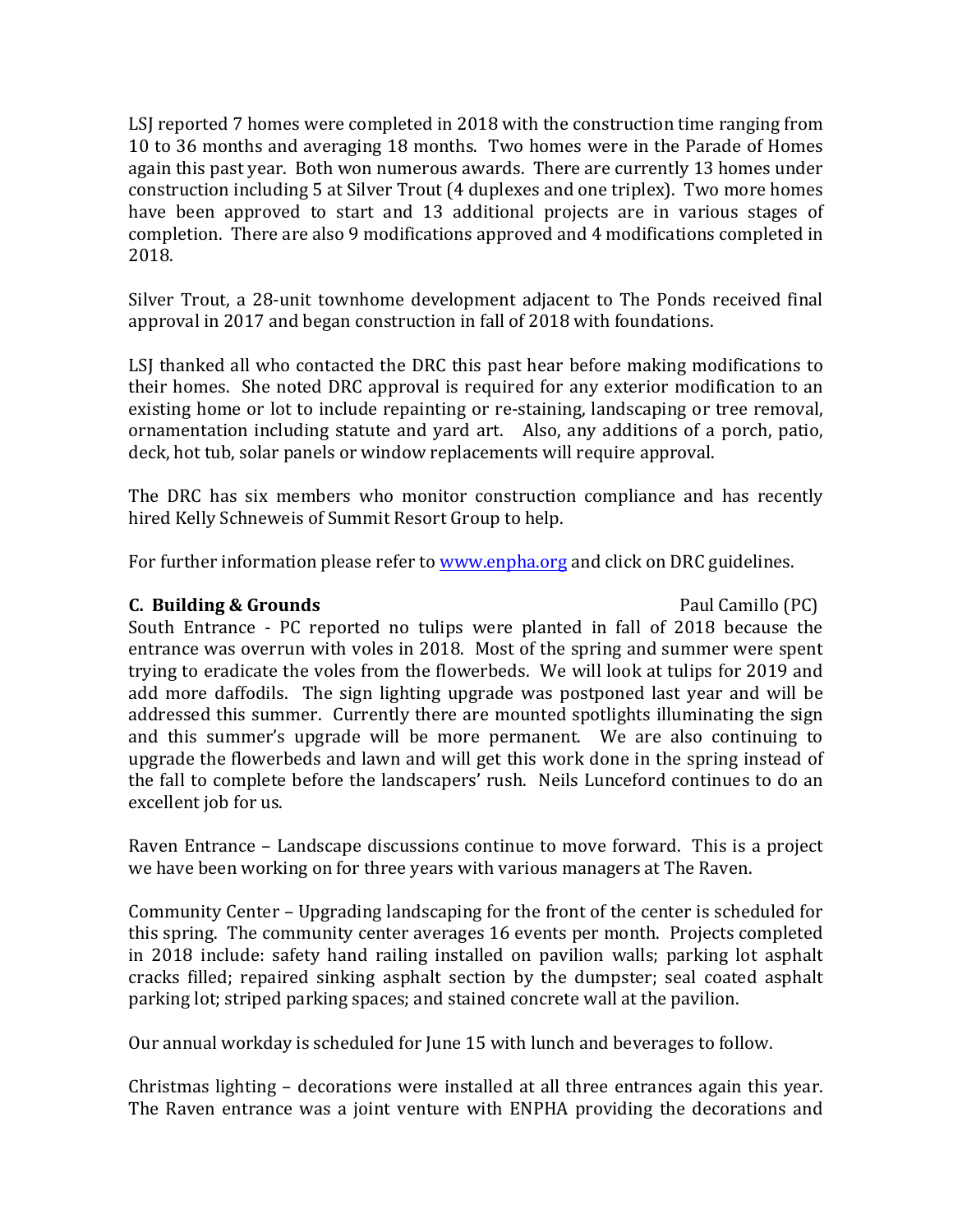The Raven providing the installation labor. People liked the laser lights we used this year. Tents and Events again worked with us although they do not generally offer holiday lighting as a part of their business.

**D. Environmental** George Resseguie (GR)

2019 Trees Program – There will be added monitoring of all properties and ENPHA open space properties to ensure standing or fallen trees are removed timely. This will assist in efforts to mitigate risks of fires. The Town of Silverthorne also emphasizes dead tree removal. Please contact the board if you identify any trees that are dead, whether standing or fallen. We need to address them all.

2019 Chipping Program – The dates have not been set as of this time. The Summit County team is looking at starting in late July. This year they will be staring on the north end of the county. This means we should be a week or two earlier than in the past years. There will be a second round of chipping approximately 7 weeks after the first round. We will post to the ENPHA website when we know the dates. Otherwise, check the count website (summit.co.us) for dates.

 $2019$  Trails Program – We will hold a workday on May 18, 2019 at 9 AM. This is a volunteer activity. It can be strenuous, but good for you. Bring tools that you might have that will aid the small limb removal. Lunch will be provided! Also, when hiking please notify us with trail concerns.

Wildfire Preparedness  $-$  GR reviewed the checklist contained in the annual meeting packet. The purpose of the checklist is to educate – what to do to be prepared in case of a wildfire. In addition to looking at the color on the wildfire monitor on highway 9, we need to be aware of our surroundings. Last year's Buffalo Mountain Fire occurred on a day that was rated "moderate" for fire danger. Bob Mock and GR have attended periodic wildfire preparedness meetings on behalf of ENPHA.

Noxious Weeds Spraying Program – All property owners are required by a town ordinance to eliminate noxious weeds as defined by the State of Colorado and the town. For 2019, ENPHA will again offer a noxious weed-spraying program. Details are included in the annual meeting packet. Because of confusion last year about the "optin/opt-out" process, there is a change this year for homeowners who are not part of a sub-association. Individual lot owners who want to be included in the program must pay their participation fee by June 1 or it will be assumed they will take care of their own noxious weed removal. If weeds are observed on properties not sprayed by ENPHA, the Town of Silverthorne will be notified and they will handle enforcement.

**E. Compliance** Kelly Schneweis, Summit Resort Group (KS)

KS introduced herself as our new compliance manager and thanked John Ahlquist for his help in the transition. Her contact information is on the website. Her process is to drive through the neighborhood once a week and takes photos to document any violations she observes. She then contacts the owner and does a follow-up inspection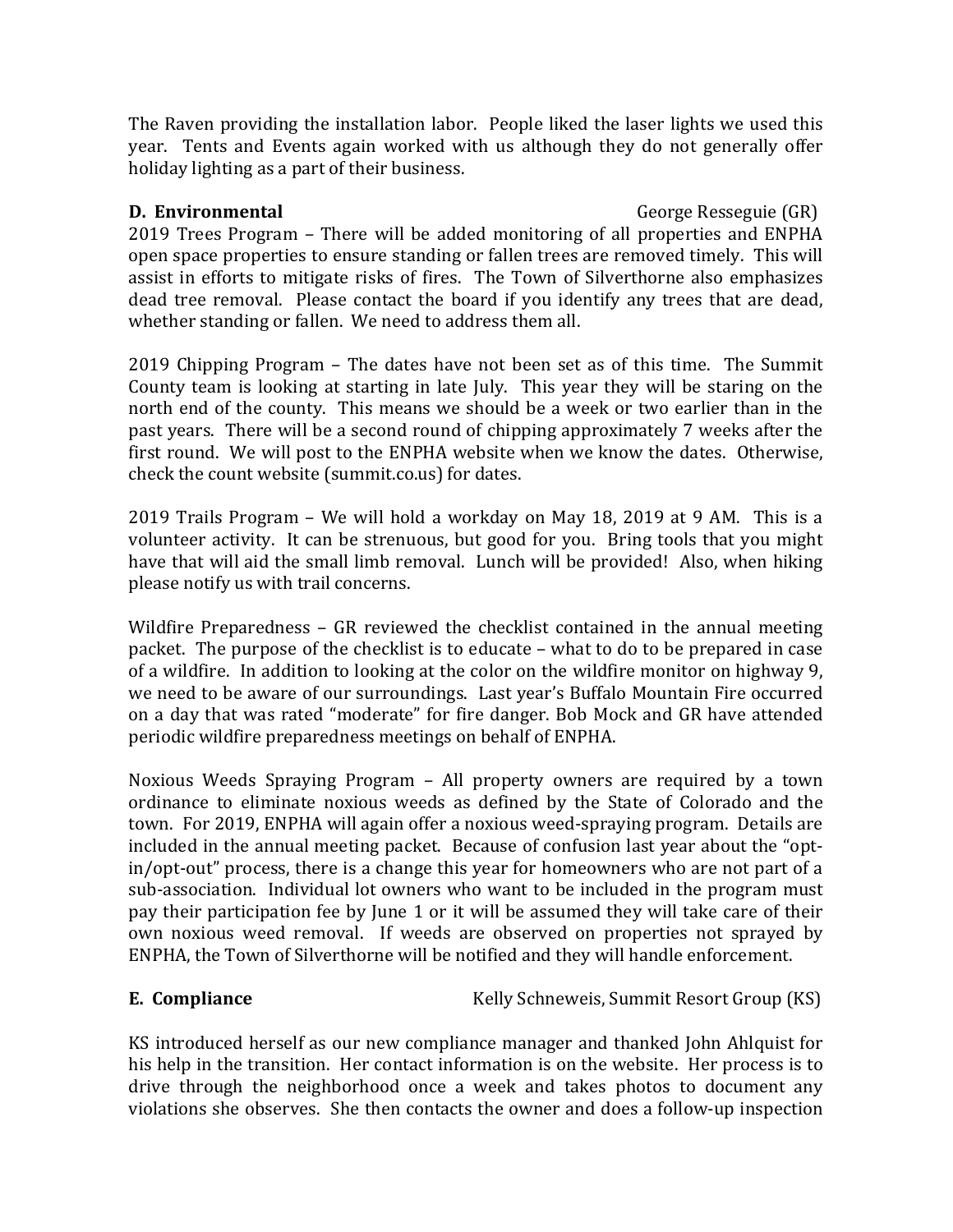to make sure violations have cleared. Top issues are trailers/mobile homes, trash cans/recycling bins – should not be visible to neighbors and not out too early, and signs. KS will also be looking for dead or diseased trees, which must be removed per Town of Silverthorne and ENPHA regulations. Homeowners can help her out by providing your contact information to Peggy Long; getting familiar with the core documents on ENPHA website and Town of Silverthorne; notifying KS if you have a temporary trailer; and contacting KS if you observe an issue.

**F. Eagles Nest Metro District (ENMD)** George Resseguie (GR) At the beginning of 2018, the remaining debt totaled \$1,453,263. During 2018, the ENMD board authorized two principal prepayments and proposes prepaying the final principal in July rather than November. These actions saved over \$50,000 in interest. The mill levy payable in 2019 will be just 3.75 mills, down significantly from 15.052 paid in 2018. 2019 will be the final assessment for ENMD and the district will be dissolved at the end of 2020. The board's objective is to end 2020 with minimal excess funds as the town, by statute, has advised it expects to receive any excess funds.

### **G.** Short-term Rentals **Community** George Resseguie (GR)

19 properties in Eagles Nest have short-term rental (STR) licenses. The Town of Silverthorne is in complete control of STR regulations. They provide a place to call with complaints, but you must give your name. ENPHA has no regulations on STR's although some sub-associations have different rules. ENPHA would need to get 2/3 of 785 properties to impose additional regulations.

# **IV. OWNERS' COMMENTS**

GR opened the meeting up to questions and comments from the homeowners.

Two residents of Glen Place asked about noxious weed spraying in their area. Both had paid for weeds along with their annual dues and the \$30 was returned. IC responded weed-spraying payments were returned to owners who lived in sub-associations because the sub-associations handle their own weed spraying. If the sub-association participates in the ENPHA program, the sub-association, not the individual owner, is billed. The Glen Place residents said they were not part of a sub-association. GR agreed to follow up with Peggy Long to resolve.

A homeowner questioned why the holiday lighting at The Raven entrance had not been fixed in a timely manner. This question was deferred to Ryan Parr's report later in the meeting.

Judy Diehl from the Hideaway said she appreciates what Kelly is doing and asked for her e-mail address. The address is listed on the ENPHA website.

Jan Leuthauser from Elk Haven commented on how much people enjoyed the snowshoe event in prior years and asked why there was no snowshoe event this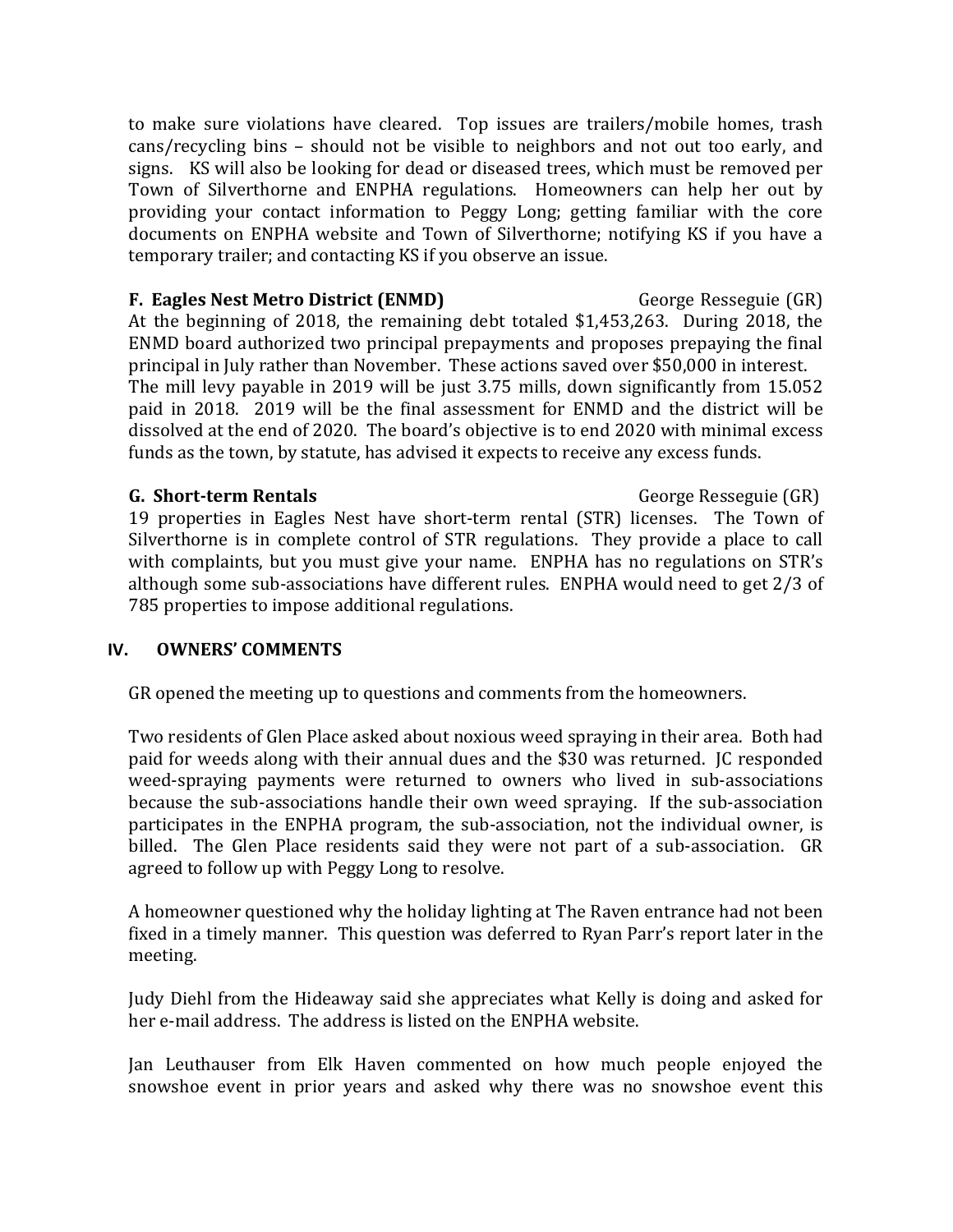winter. GR responded there was a conflict with evening meals being served at The Raven this year and it just didn't work. We will focus on a summer event instead.

Ann Brewster from Golden Eagle Road said she was sorry to hear about our entry tulips. She commented tulips are eaten by rodents, but daffodils are not. There is also an effective vole deterrent called VoleX that can be used.

Ken Gansmann from Golden Eagle Road warned to watch for spruce beetles. They start slow and build. He commented on potential traffic build-up when the downtown redevelopment starts in May and said the best place to get in accident is post office. It is time to introduce the thought of getting a piece of property for mail boxes in Eagles Nest. LSJ responded that she and Marcy Whitehead had looked into mailboxes, but we did not have the appropriate property, which has to be certain distance from the highway. LSJ suggested a committee get with the postmaster and revisit the issue along with the strict rules that are in place. GR said Summit Sky Ranch achieved having mailboxes on site and maybe could give guidance. GR instructed interested volunteers to give LSJ their contact information. She will assemble the list, but not manage the project.

Ann Brewster asked about the increasing number of trailers parked in driveways. KS responded owners are allowed 48 hours to have trailers and campers on their property for packing up.

Bill Sowers from Arnica Drive asked about fire mitigation. GR responded he is talking to forest service to see what their plan is. Usually they will not let others work on forest service property, but there may be potential to put a crew together to work with them this year. Bill suggested insurance companies might provide funds for mitigation to avoid claims later.

### **V. BUSINESS ITEMS/RAVEN INFORMATION**

### **A. Election of Directors** George Resseguie (GR)

GR commented that ENPHA is fortunate to have good volunteers. Our by-laws say we will hold an annual members meeting to elect the board and then the board will have an annual meeting to elect officers.

We currently have two open positions and two names on the ballot. Ty Drake and Mike McAntee have volunteered for three-year terms. We do not need to collect written ballots, just take a vote. Len Shipman moved to affirm Ty Drake and Mike McAntee to serve three-year terms on the board. Jan Leuthauser seconded and the motion passed by voice.

# **B. Raven Golf Club Update** Ryan Parr (RP)

 $RP$  reported the restaurant was open  $7$  days last summer with consistent times and also open throughout winter. Successes on golf course included quality upgrades and capital improvements. The Raven has commitment from its ownership to fix some of